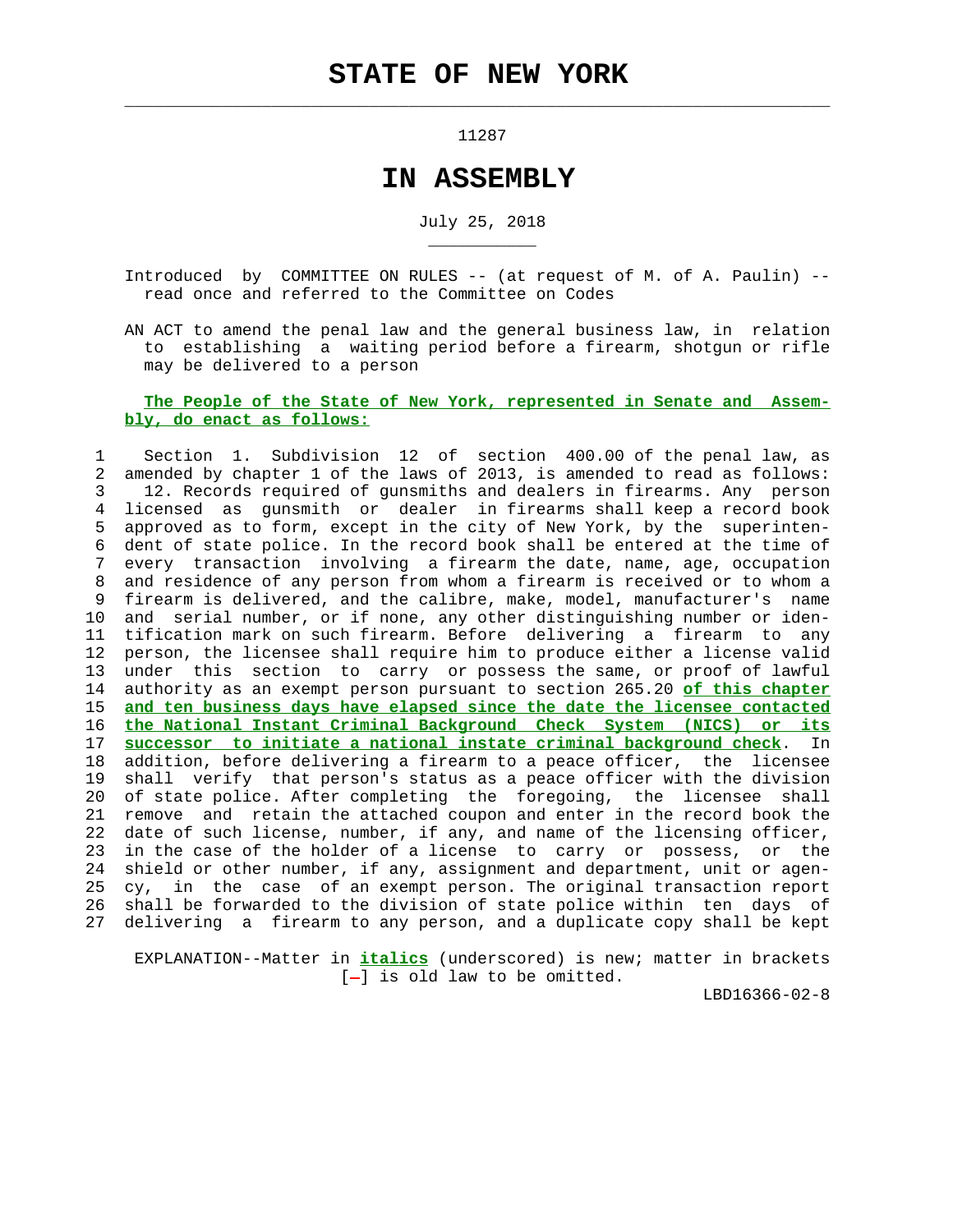1 by the licensee. The superintendent of state police may designate that 2 such record shall be completed and transmitted in electronic form. A 3 dealer may be granted a waiver from transmitting such records in elec- 4 tronic form if the superintendent determines that such dealer is incapa- 5 ble of such transmission due to technological limitations that are not 6 reasonably within the control of the dealer, or other exceptional 7 circumstances demonstrated by the dealer, pursuant to a process estab- 8 lished in regulation, and at the discretion of the superintendent. 9 Records assembled or collected for purposes of inclusion in the database 10 created pursuant to section 400.02 of this article shall not be subject 11 to disclosure pursuant to article six of the public officers law. The 12 record book shall be maintained on the premises mentioned and described 13 in the license and shall be open at all reasonable hours for inspection 14 by any peace officer, acting pursuant to his special duties, or police 15 officer. In the event of cancellation or revocation of the license for 16 gunsmith or dealer in firearms, or discontinuance of business by a 17 licensee, such record book shall be immediately surrendered to the 18 licensing officer in the city of New York, and in the counties of Nassau 19 and Suffolk, and elsewhere in the state to the executive department, 20 division of state police.

 21 § 2. The penal law is amended by adding a new section 400.20 to read 22 as follows:

 23 **§ 400.20 Waiting period in connection with the sale or transfer of a** 24 **rifle or shotgun.**

**When a national instant criminal background check is required pursuant to state or federal law to be conducted through the National Instant Criminal Background Check System (NICS) or its successor in connection with the sale or transfer of a rifle or shotgun to any person, before delivering a rifle or shotgun to such person, ten business days shall have elapsed since the date the seller or transferor contacted NICS to initiate a national instant criminal background check.**

 32 § 3. Subdivision 1 of section 897 of the general business law, as 33 added by chapter 189 of the laws of 2000, is amended to read as follows: 34 1. A national instant criminal background check shall be conducted and 35 no person shall sell or transfer a firearm, rifle or shotgun at a gun 36 show, except in accordance with the provisions of 18 U.S.C. 922(t)**,** 37 **provided that before delivering a firearm, rifle or shotgun to any** 38 **person, ten business days shall have elapsed since the date the seller** 39 **or transferor contacted the National Instant Criminal Background Check** 40 **System (NICS) or its successor to initiate a national instant criminal** 41 **background check**.

 42 § 4. Subdivisions 1 and 2 of section 898 of the general business law, 43 as added by chapter 1 of the laws of 2013, are amended to read as 44 follows:

 45 1. In addition to any other requirements pursuant to state and federal 46 law, all sales, exchanges or disposals of firearms, rifles or shotguns 47 shall be conducted in accordance with this section unless such sale, 48 exchange or disposal is conducted by a licensed importer, licensed 49 manufacturer or licensed dealer, as those terms are defined in 18 USC § 50 922, when such sale, exchange or disposal is conducted pursuant to that 51 person's federal firearms license or such sale, exchange or disposal is 52 between members of an immediate family. **When a sale, exchange or** 53 **disposal is conducted pursuant to a person's federal firearms license,** 54 **before delivering a firearm, rifle or shotgun to any person, ten busi-** 55 **ness days shall have elapsed since the date the federal firearms licen-** 56 **see contacted the National Instant Criminal Background Check System**